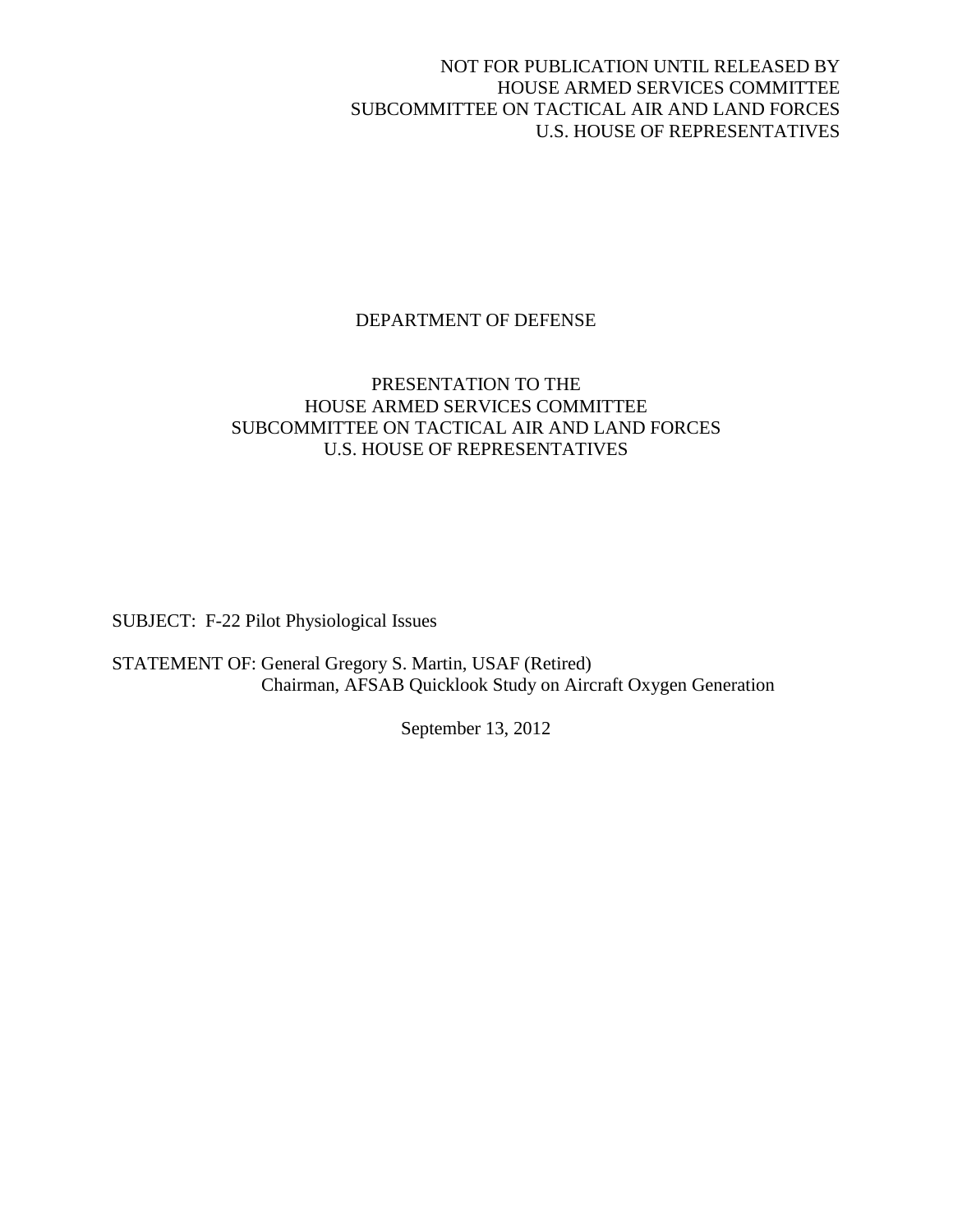Chairman Bartlett, Ranking Member Reyes, and distinguished Members of the Committee, I am honored to be here today representing the members of the United States Air Force Scientific Advisory Board's Quicklook Study on Aircraft Oxygen Generation Systems.

### **Introduction**

Onboard Oxygen Generation Systems (OBOGS) are used on most fighter aircraft due to reduced servicing and logistics support, and safety considerations. The F-22 aircraft is equipped with such a system to provide breathing air to the pilot. This system takes engine bleed air and concentrates it to the appropriate partial pressure of oxygen as determined by the cabin altitude.

Beginning in 2008, the F-22 aircraft began to experience a significantly higher rate of hypoxialike incidents with unknown causes as reported by the pilots. The Air Force was not able to determine the "root cause(s)" for these incidents and a further review was recommended to the Secretary of the Air Force. The Secretary then tasked the United States Air Force (USAF) Scientific Advisory Board (SAB) to perform a Quicklook Study on Aircraft Oxygen Generation (QLSAOG) to cover three areas:

- 1. Continue the ongoing efforts to determine root cause(s), to include: Gathering data during dynamic, in-flight testing; full reviews of both the life support equipment and the aircraft's potential for passing contaminants into the cockpit and/or breathing air; and finally, to better understand the similarities and differences between the F-22 oxygen generating system and other military aircraft.
- 2. A better understanding of the conditions that would create hypoxia-like symptoms at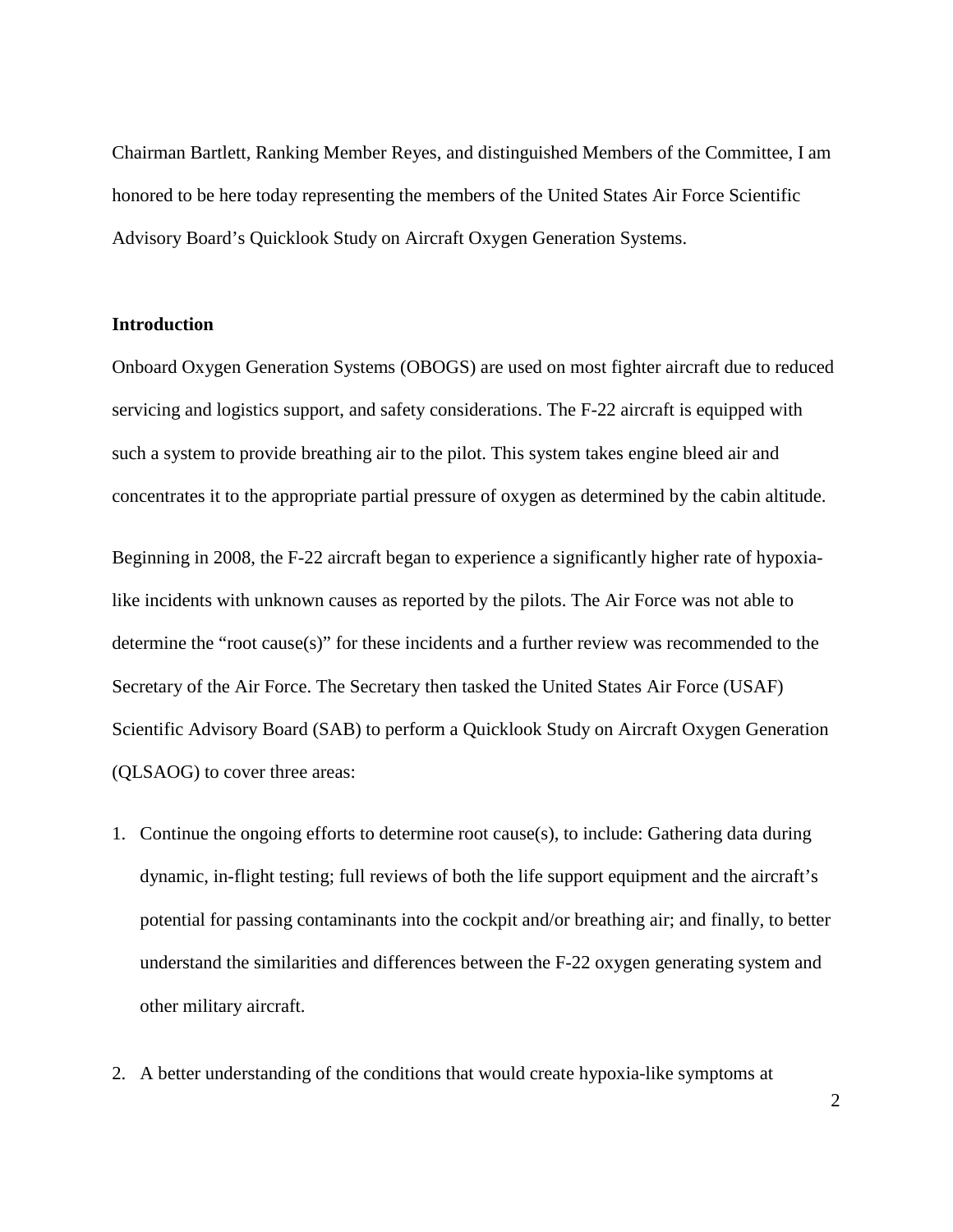altitudes not normally associated with hypoxia, along with an evaluation of the guidance associated with the breathing air standards and the human response to operating in the F-22's extraordinary flight envelope with less than 90% supplied oxygen.

3. Review the policies, processes, and procedural changes that occurred during the F-22's development and fielding, and evaluate the implications with respect to design limitations, risk analysis, program execution, and acquisition workforce.

The Study formally began in June 2011 with interim status reports provided to the Secretary of the Air Force and the Air Force Chief of Staff until the final briefing was approved by the entire SAB and delivered to the Secretary and Chief of Staff on January 24, 2012.

The recommendations made at that time were based on findings reached by the study panel after having reviewed, assessed and discussed the information available as a result of its document review, interviews, technical briefings and data from nearly 7,500 flights. Those findings and recommendations are presented later in this statement.

During the interim update in September of 2011, SAB did recommend to the Secretary and the Chief of Staff that the Air Combat Command (ACC) establish a Task Force to properly guide and oversee F-22 fleetwide maintenance inspections, pilot and maintenance technician training, and the gathering and assessment of data related to all F-22 flight operations. ACC did establish the F-22 Life Support Systems Task Force, directed by Major General Charles Lyon whom you will hear from later this morning.

Also as you will see in the recommendations section, quarterly updates to the AFSAB QLSAOG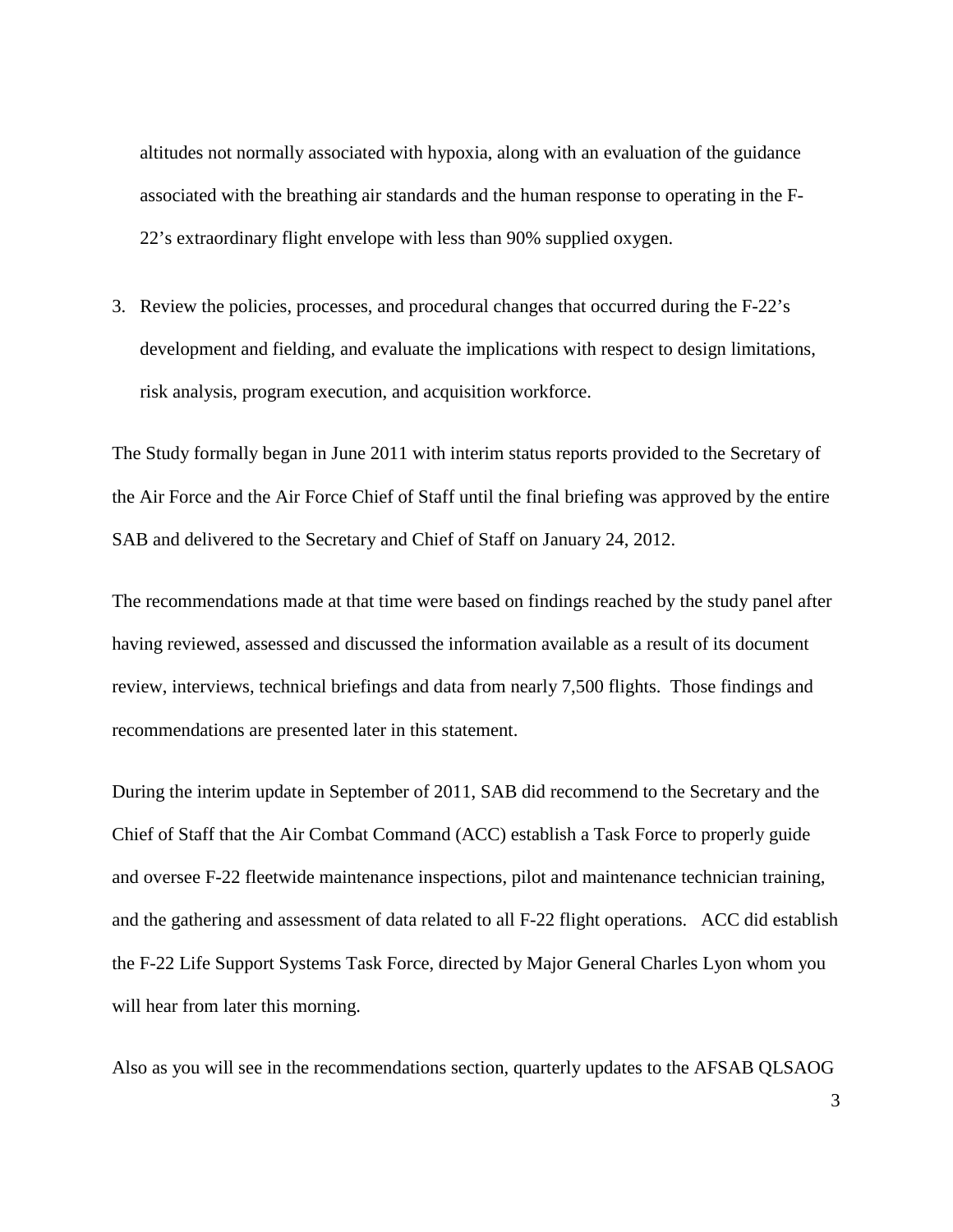were recommended. The study panel has met twice with the F-22 Life Support Systems Task Force to review the Task Force's progress with regard to the study team's recommendations and to offer its assistance as appropriate.

### **Background**

Most modern day aircraft use an On-Board Oxygen Generation System (OBOGS) to provide breathing air to the crew. Beginning in the 1980s, these systems began to be chosen over liquid oxygen (LOX) systems due to reduced logistics footprint and reduced servicing requirements. These systems make use of the principal of Pressure Swing Adsorption, where cylinders of synthetic zeolite are able to concentrate the oxygen (O2) output by eliminating nitrogen from the breathing gas when the cylinder is pressurized and venting the nitrogen overboard when the pressure is vented. Depending on the temperature, pressure, and cycle time, these concentrators are able to produce O2 concentrations of 93-94%.

The AOG Study Panel assessed the entire force of fighter aircraft of the USAF and US Navy. With the exception of the F-15C (which continues to use a LOX system) all of the other aircraft use some form of on-board oxygen generation provided by one of two corporations that dominate this market. A review of safety incident data showed that the F-22 aircraft was the only aircraft with an abnormally high rate of hypoxia-like incidents whose cause could not be determined. All aircraft experienced low rates of incidents caused by a hardware failure, a hose obstruction, or mask failures; however, the F-22 was the only mission design series with a high rate of unknown cause incidents.

While the pilots involved in these incidents reported a wide range of symptoms, they generally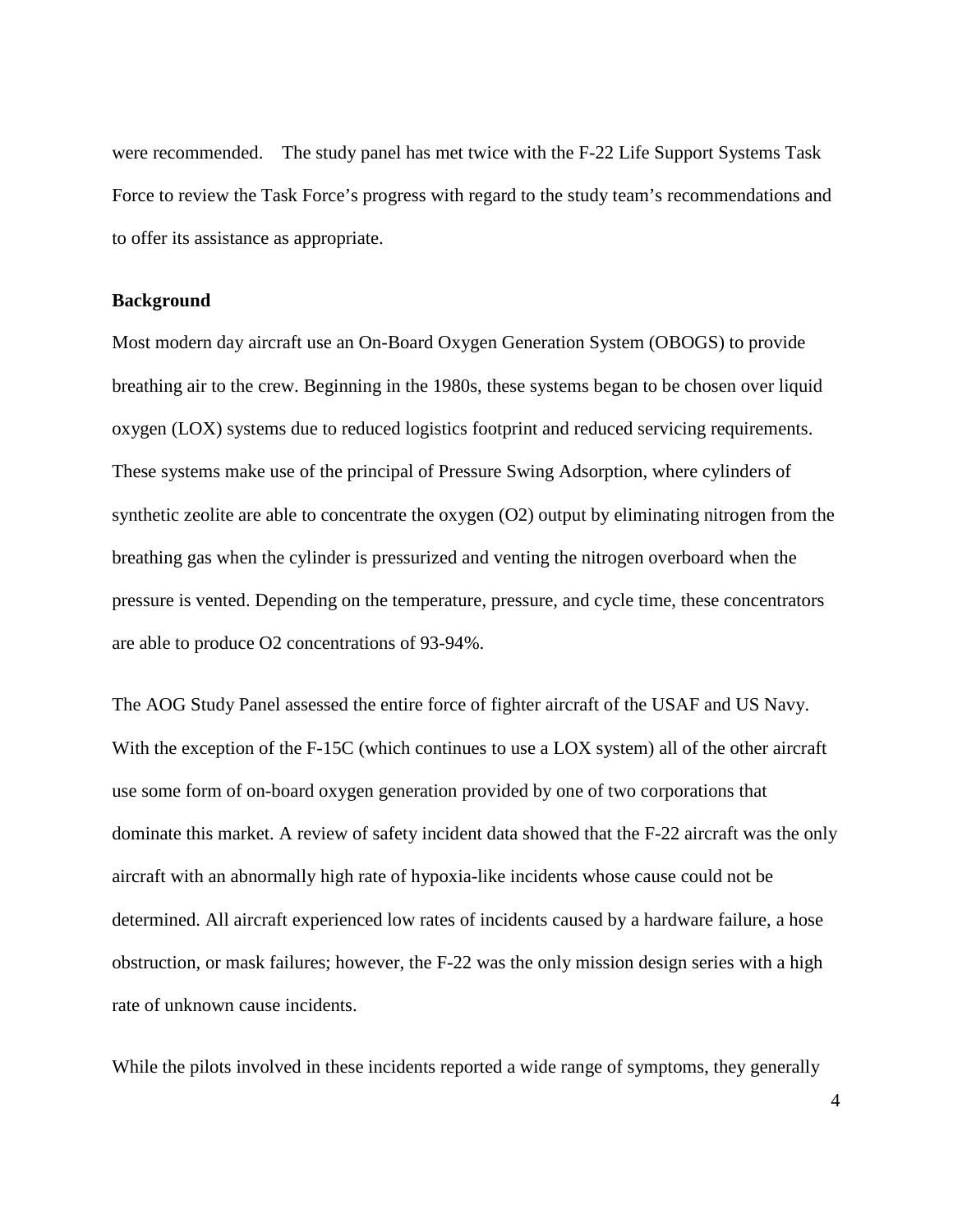qualified as hypoxia-like. At the direction of the Air Combat Command (ACC) Commander, a Class E Safety Investigation Board (SIB) was formed to accomplish a fleet-wide assessment of oxygen generating systems and associated life support systems. This board thoroughly investigated each of the F-22 incidents of unknown cause and was unable to find a common root cause.

An F-22 and its pilot were lost on a night mission in Alaska in November of 2010, and the cause was unknown when this Study was initiated. As of May 2011 the cause was still not identified, and in that month several hypoxia-like incidents at Elmendorf Air Force Base (AFB) led to the grounding of the F-22 aircraft fleet. Eventual recovery of the aircraft data recorder showed the oxygen delivery system was not the cause of the aircraft loss, removing it as a primary case study for this inquiry.

With this background, this AOG Quicklook Study was initiated in June 2011. The SAB was tasked with also working with SIB members, the F-22 System Program Office (SPO), and ACC to identify necessary steps to return the F-22 to unrestricted operations. The "Return-To-Fly" section of this report defines those steps.

#### **Assessments**

The AOG Study Panel came to the view that the hypoxia-like incidents were being caused by the F-22 life support system either (1) delivering a lower amount of oxygen to the pilot than necessary to support normal performance, or (2) the system was producing or failing to filter toxic compounds in the breathing air. In the case of either hypothesis, the result would be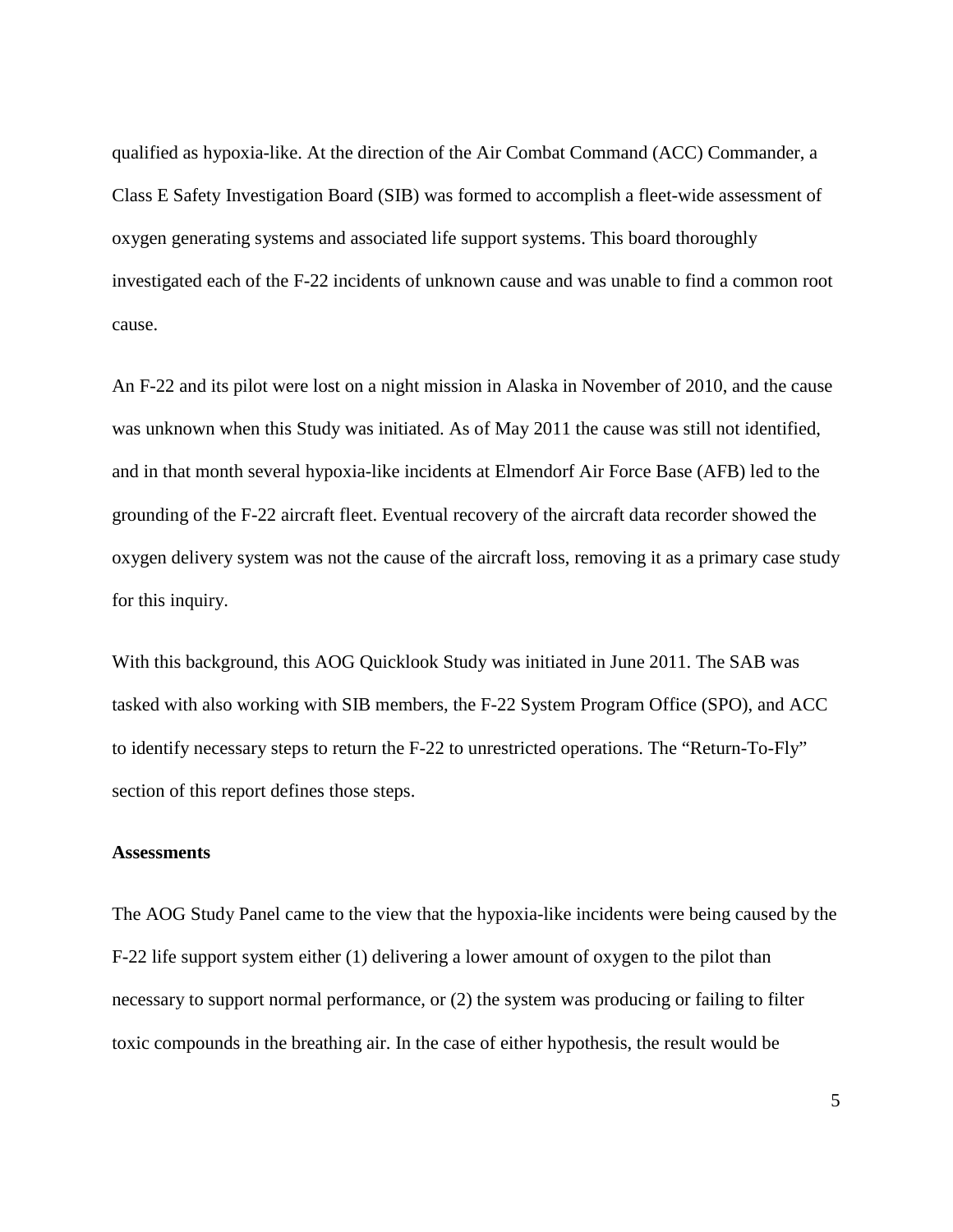hypoxia-like symptoms that could threaten safety of flight.

In evaluating the system against the two hypotheses, the Panel assessed the technical performance of the F-22 life support system, the human effectiveness considerations of the system, and also the policies, processes, and procedures used to develop and acquire the system.

The technical assessment of the F-22 life support system identified the following system design. The system is pressurized by bleed air from the ninth stage of the compressor. This air is then conditioned to the right temperature, humidity, and pressure by a series of heat exchangers that use either air or polyalphaolefin (PAO) as the thermal transport medium. The air is assumed to be "breathable" when it leaves the compressor and when it enters the OBOGS cylinders. There are no filters for potential contaminants, other than 0.6 micron filters on the entry and exit of the OBOGS unit, which are designed to filter particles from the breathing air. The output is then routed to the Breathing Regulator Anti-G (BRAG) valve and on to the pilot's mask. In the F-22, the pilot always breathes under a small positive pressure. A separate valve connects the emergency oxygen system (EOS) on the ejection seat to the pilot's mask.

The system is unique in that, unlike all other OBOGS-equipped aircraft, a back-up oxygen system or plenum is not available to provide breathing continuity in the event of an OBOGS shutdown. In this situation, the pilot must manually activate the EOS, descend to an altitude where oxygen is not required, and land as soon as possible. The EOS activation handle was found to be difficult to locate and rapidly activate. If the pilot fails to act appropriately, loss of consciousness could result, likely leading to loss of the aircraft as the F-22 aircraft does not have an automatic ground collision avoidance system (AGCAS). Additionally, the system provides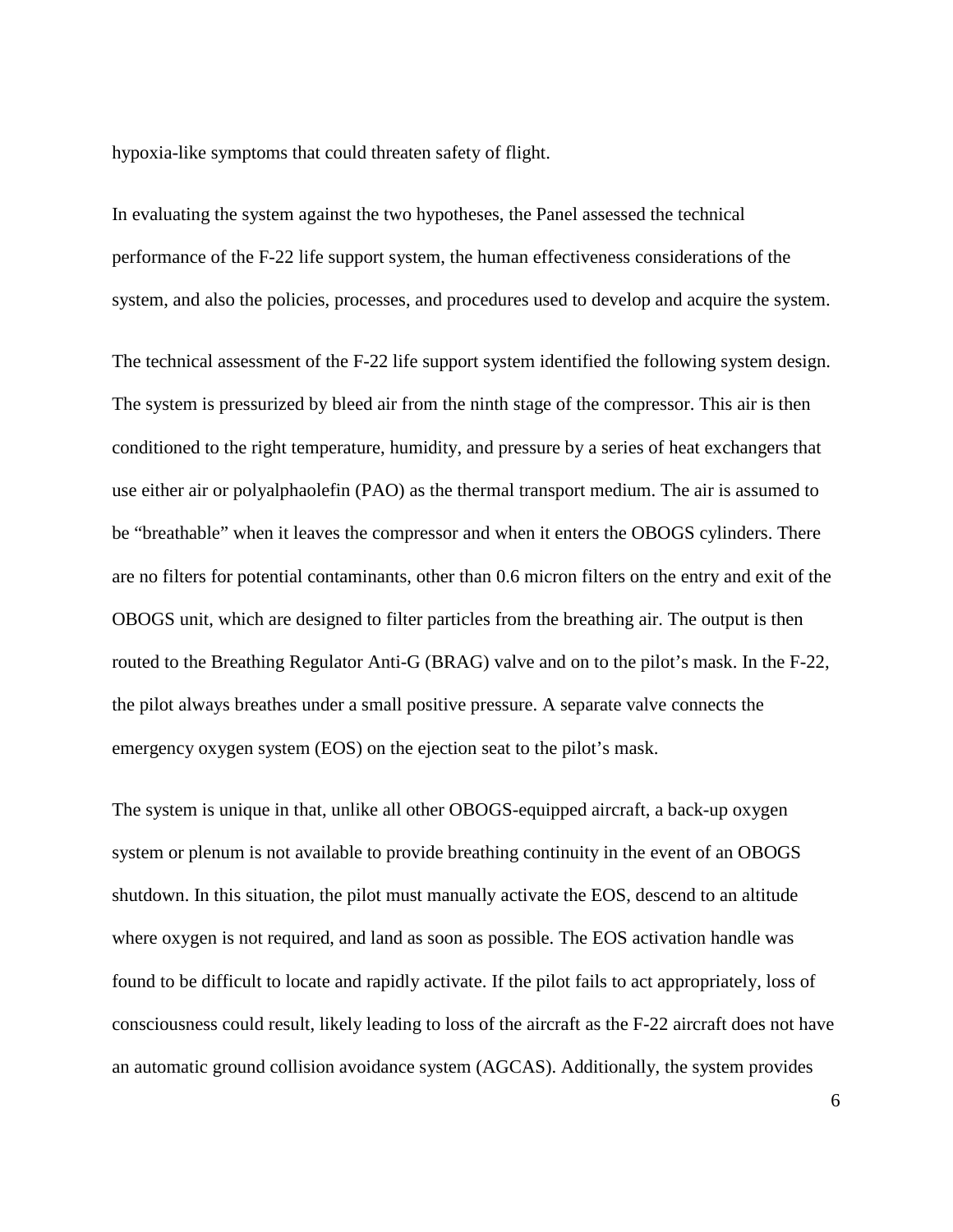delayed warning to the pilot of a failure to deliver the right partial pressure of O2 and there is no indication of the pilot's oxygenation level. The system was fielded with no recurring maintenance or inspection requirements. It is a Fly-to-Warn/Fail system with servicing driven by a warning light or a pilot writing a maintenance discrepancy. (Note: The aircraft will also generate maintenance Fault Reporting Codes when the OBOGS malfunctions. These are recorded on the Data Transfer Cartridge that is downloaded after each flight.)

The Study Panel benefitted from the availability of an F-22 aircraft at the Air Force Flight Test Center that had been specially instrumented to assess the performance of the entire system providing breathing air to the pilot. This aircraft flew operational profiles to duplicate those of incident aircraft in the field. Additionally, components of incident aircraft were removed and flown on the test aircraft. As this Study was ending, two incident aircraft from the field were brought to Edwards AFB and also instrumented.

During ground and flight tests, contaminants were found at levels well below those thought to be harmful. These contaminants contained elements of the ambient air, jet fuel, and PAO. As noted earlier, there was no contaminant filter in the breathing path. Tests have shown that the OBOGS itself can filter some elements and concentrate others, as it does with oxygen.

The assessment of the environmental control system (ECS) and life support system development programs indicated a major shortfall in the modeling and simulation of the system to determine performance under degraded conditions or in the presence of contaminants in the breathing gas. This assessment also identified major shortfalls in the application of Human System Integration (HSI) principles, availability of appropriate breathing standards, and a comprehensive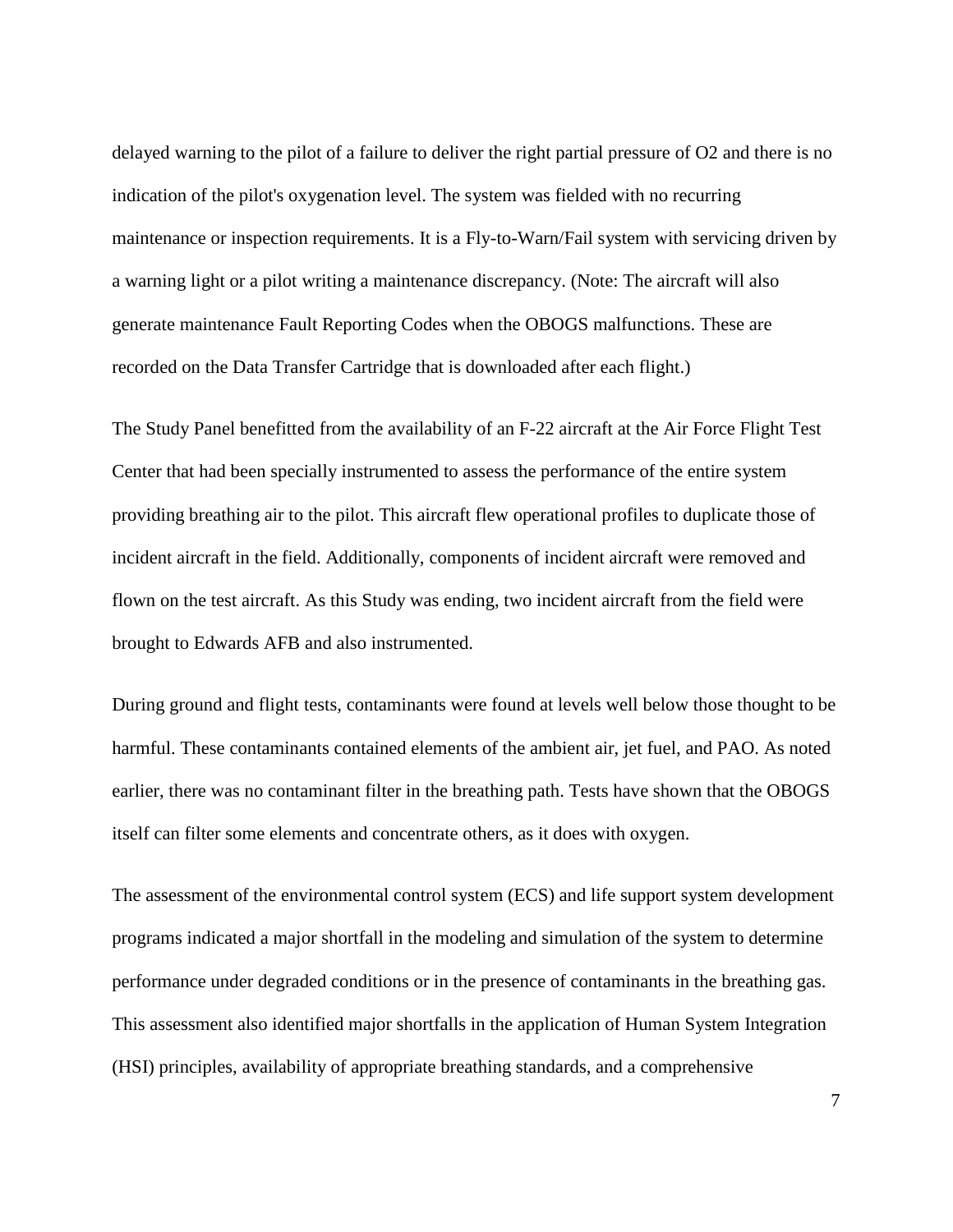understanding of the aviation physiology implications of sustained operations at high altitude without a full pressure suit.

The F-22 was developed during a period of major changes in the Air Force acquisition process. The majority of the Department of Defense military specifications and standards were rescinded and the acquisition workforce was reduced in favor of increased industry responsibility. A refined program management structure delegated many decisions to Integrated Product Teams (IPTs) for non safety-critical functions. These changes left major uncertainties as to what was an "inherently governmental responsibility." Additionally, the program underwent several major restructures driven by cost and funding constraints, to include major reductions in the size of the F-22 program office.

These assessments led the Study Panel to make the following Findings and Recommendations to both mitigate identified risks in allowing the F-22 to return to flight and to provide the data necessary to identify the root cause(s) of these hypoxia-like incidents.

### **Findings**

- The F-22 OBOGS, Back-up Oxygen System (BOS), and EOS were not classified as "Safety Critical Items."
	- The Life Support System IPT eliminated the BOS to save weight.
	- The ECS IPT designed an Air Cycle Machine bypass to provide bleed air to the OBOGS in the event of an ECS shutdown.
	- The Emergency Oxygen System was deemed to be an adequate Backup Oxygen System.
	- The ECS IPT decided to forgo the Air Cycle Machine bypass.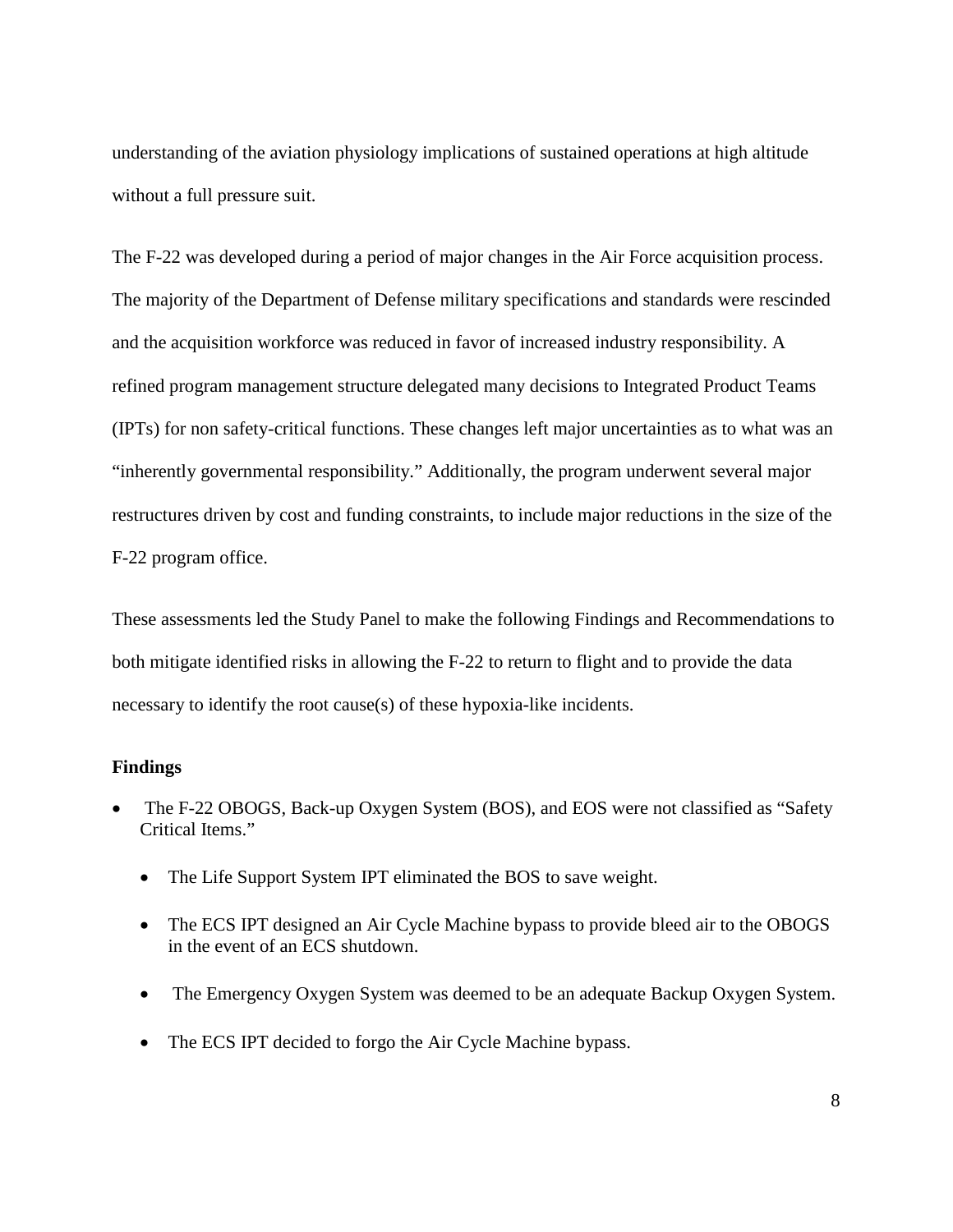- With an ECS shutdown, the pilot's flow of breathing air is cut-off thus requiring the pilot to activate the Emergency Oxygen System to restore the flow of breathable air
- Interrelated and interdependent decisions were made without adequate cross-IPT coordination.
- Over the past 20 years, the capabilities and expertise of the USAF to perform the critical function of Human Systems Integration have become insufficient, leading to:
	- The atrophy of policies/standards and research and development expertise with respect to the integrity of the life support system, altitude physiology, and aviation occupational health and safety.
	- Inadequate research, knowledge, and experience for the unique operating environment of the F-22, including routine operations above 50,000 feet.
	- Limited understanding of the aviation physiology implications of accepting a maximum 93-94% oxygen level instead of the 99+% previously required.
	- Specified multi-national air standards, but deleted the BOS and did not integrate an automated EOS activation system.
	- Diminution of Air Force Materiel Command (AFMC) and Air Force Research Laboratory (AFRL) core competencies due to de-emphasis and reduced workforce to near zero in some domains.
- Modeling, simulation, and integrated hardware-in-the-loop testing to support the development of the F-22 life support system and thermal management system were insufficient to provide an "end-to-end" assessment of the range of conditions likely to be experienced by the F-22.
	- Engine-to-mask modeling and simulation was non-existent.
	- Dynamic response testing across the full range of simulated environments was not performed.
	- Statistical analysis for analyzing and predicting system performance/risk was not accomplished.
	- Performance of OBOGS when presented with the full range of contaminants in the ECS air was not evaluated.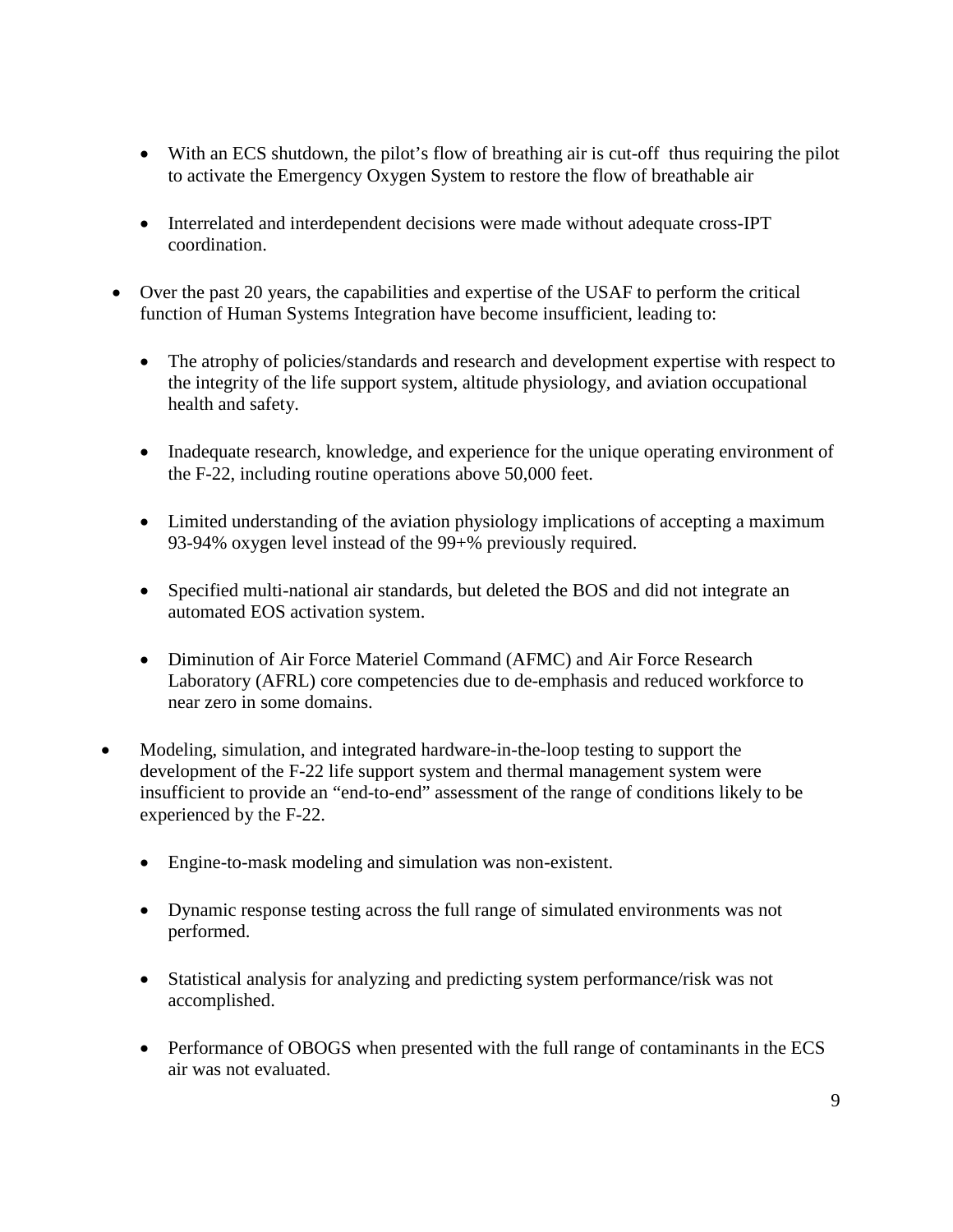- 4. The F-22 life support system lacks an automatically-activated supply of breathable air.
	- ECS shutdowns are more frequent than expected and result in OBOGS shutdown and cessation of breathing air to the pilot.
	- The F-22 is the only OBOGS-equipped aircraft without either a BOS or a plenum.
	- The "OBOGS Fail" light on the integrated caution, advisory, and warning system (ICAWS) has a 12-second delay for low oxygen, providing inadequate warning.
	- When coupled with a rapid depressurization at the F-22's operational altitudes, the "Time of Useful Consciousness" can be extremely limited.
	- The EOS can be difficult to activate, provides inadequate feedback when successfully activated, and has limited oxygen duration.
- 5. Contaminants identified in the ongoing Molecular Characterization effort have been consistently measured in the breathing air, but at levels far below those known to cause health risks or impaired performance.
	- Contaminants that are constituents of ambient air, Petroleum, Oils and Lubricants, and polyalphaolefin are found throughout the life support system in ground and flight tests.
	- OBOGS was designed to be presented with breathable air and not to serve as a filter.
	- OBOGS can filter some contaminants and there is evidence it may concentrate others.
- 6. The OBOGS was developed as a "fly-to-warn/fail" system with no requirement for initial or periodic end-to-end certification of the breathing air, or periodic maintenance and inspection of key components.
	- Engine bleed air certified "breathable" during system development.
	- OBOGS units are certified at the factory.
	- No integrated system certification.
	- No recurring Built-In Test, inspections, or servicing.
- 7. Given the F-22's unique operational envelope, there is insufficient feedback to the pilot about the partial pressure of oxygen (PPO2) in the breathing air.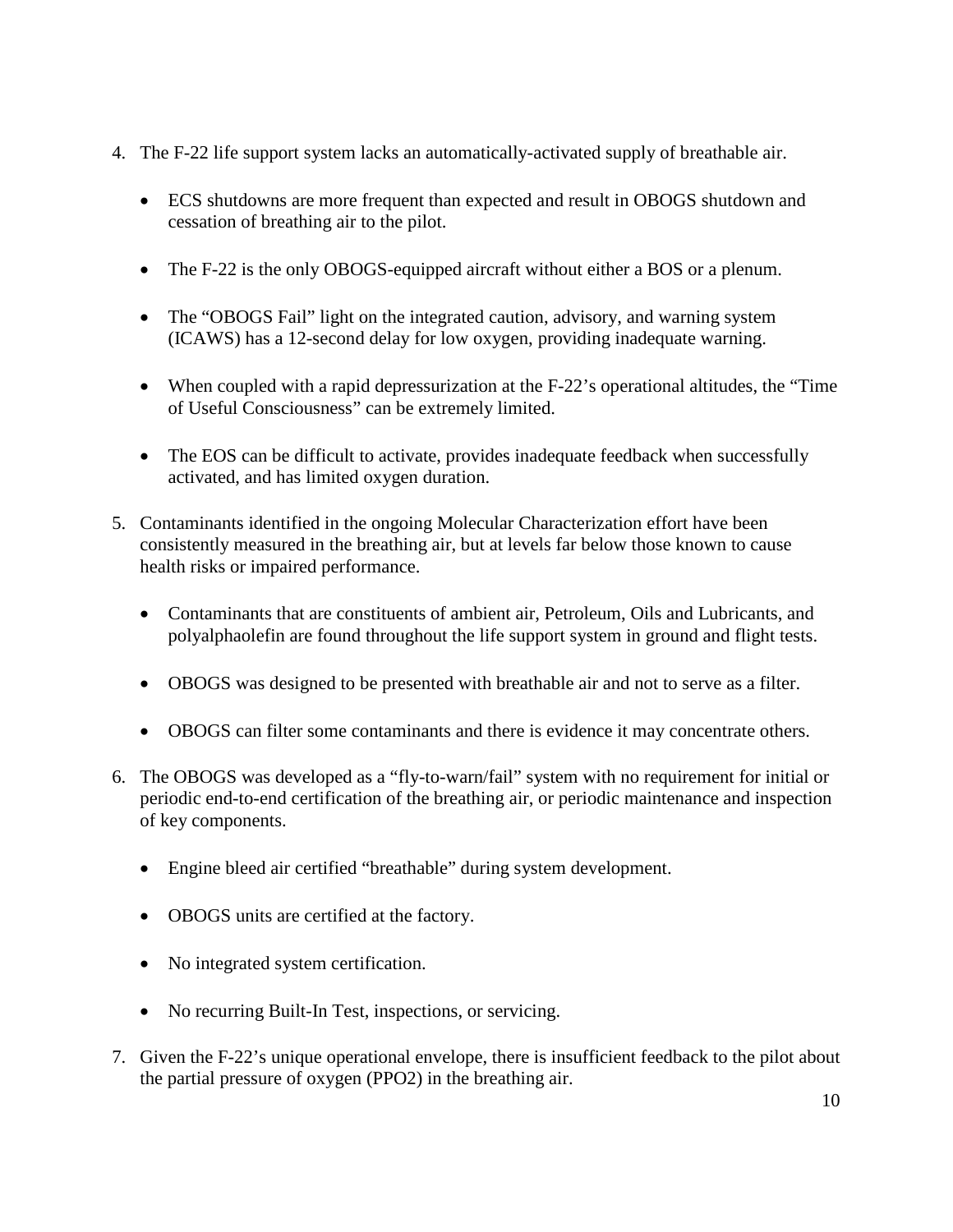- Single oxygen sensor well upstream of the mask.
- 12-second delay in activating the ICAWS when low PPO2 is detected.
- Inadequate indication of EOS activation when selected.
- No indication of pilot oxygen saturation throughout the F-22 flight envelope.
- 8. The F-22 has no mechanism for preventing the loss of the aircraft should a pilot become temporarily impaired due to hypoxia-like symptoms or other incapacitating events.
	- Disorientation, task saturation, and/or partial impairment from hypoxia could result in loss of the aircraft and possibly the pilot.
- 9. The F-22 case study illustrates the importance of identifying, developing, and maintaining critical institutional core competencies.
	- Over the last two decades, the Air Force substantially diminished its application of systems engineering and reduced its acquisition core competencies (e.g., systems engineering, HSI, aviation physiology, cost estimation, contracting, and program and configuration management) to comply with directed reductions in the acquisition work force.
	- By 2009, the Air Force had recognized this challenge and developed a comprehensive Acquisition Improvement Plan (AIP) and an HSI plan.
	- Although the AIP has been implemented, the HSI plan is early in its implementation.
	- A clear definition of "inherent government roles and responsibilities" is not apparent.

## **Recommendations**

- 1. Develop and install an automatic Backup Oxygen Supply in the F-22 life support system.
	- Consider a 100% oxygen BOS capability unless hazardous levels of contaminants in OBOGS product air can be ruled out.
- 2. Re-energize the emphasis on Human Systems Integration throughout a weapon system's lifecycle, with much greater emphasis during Pre-Milestone A and during Engineering and Manufacturing Development phases.
	- Identify and reestablish the appropriate core competencies.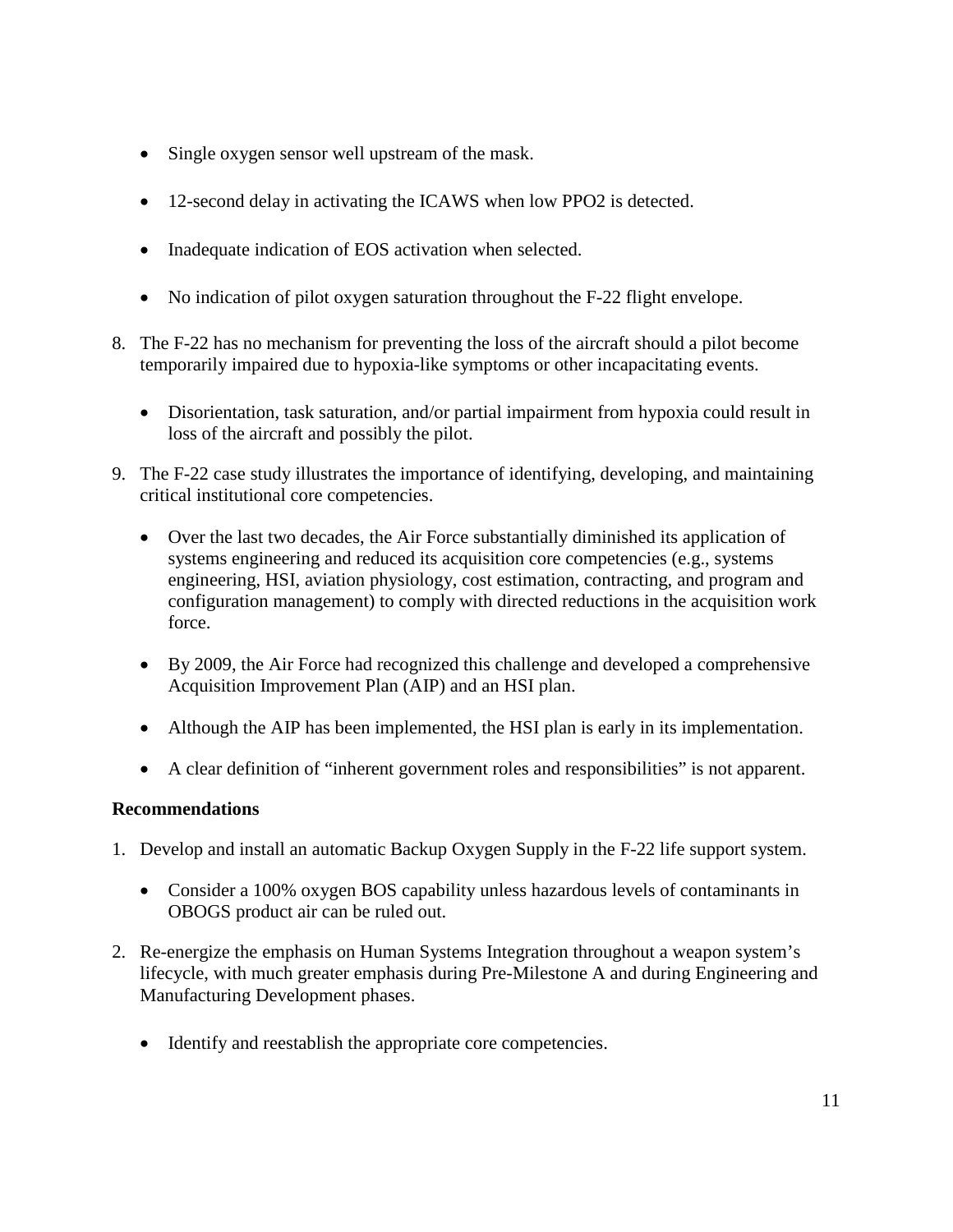- Develop the capability to research manned high altitude flight environments and equipment, develop appropriate standards, oversee contractor development, and independently certify critical, safety-of-flight elements.
- 3. Establish a trained medical team with standardized response protocols to assist safety investigators in determining root cause(s) for all unexplained hypoxia-like incidents.
- 4. Develop and implement a comprehensive Aviation Breathing Air Standard to be used in developing, certifying, fielding, and maintaining all aircraft oxygen breathing systems.
- 5. Create and validate a modeling and simulation capability to provide end-to-end assessments of life support and thermal management systems.
	- The initial application should be the F-22 followed by the F-35.
- 6. Improve the ease of activating the EOS and provide positive indication to the pilot of successful activation.
- 7. Complete the Molecular Characterization to determine contaminants of concern.
	- Where appropriate, alternative materials should be considered to replace potential sources of hazardous contaminants.
	- Develop and install appropriate sensor and filter/catalyst protection.
- 8. Develop and implement appropriate inspection and maintenance criteria for the OBOGS and life support system to ensure breathing air standards are maintained.
- 9. Add a sensor to the life support system, post-BRAG (Breathing Regulator Anti-G), which senses and records oxygen pressure and provides an effective warning to the pilot.
- 10. Integrate pilot oxygen saturation status into a tiered warning capability with consideration for automatic Backup Oxygen System activation
- 11. Develop and install an AGCAS in the F-22.
- 12. Clearly define the "inherent governmental roles and responsibilities" related to USAF acquisition processes and identify the core competencies necessary to execute those responsibilities.
- 13. Create a medical registry of F-22 personnel who are exposed to cabin air or OBOGS product gas, and also initiate epidemiological and clinical studies that investigate the clinical features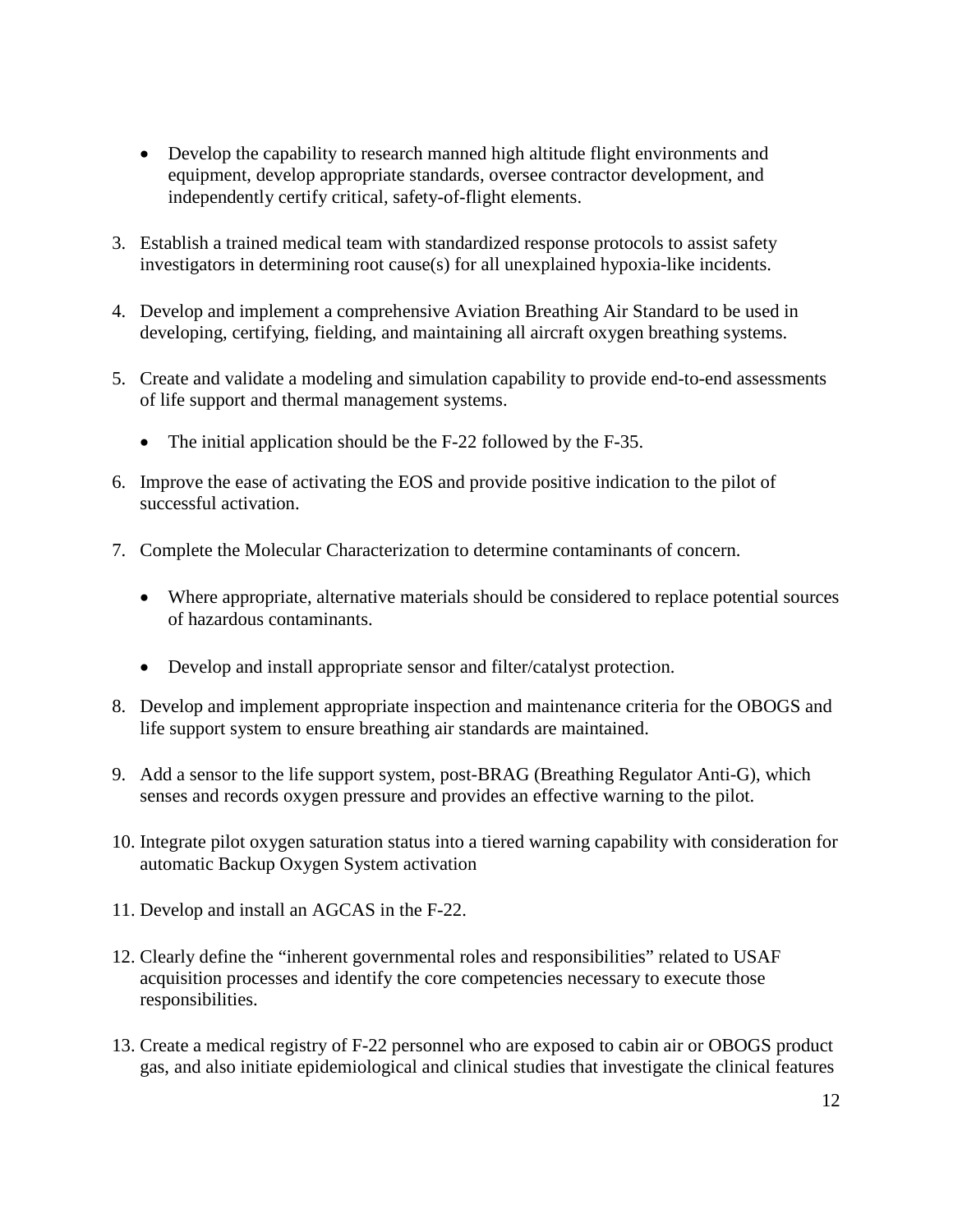and risk factors of common respiratory complaints associated with the F-22.

14. Establish a quarterly follow-up to ensure SAB recommendations are implemented in a timely fashion or to respond to any event of significance. Note: The SAB is available for continued support if desired.

## **Return-to-Fly**

As the AFSAB QLSAOG completed its work without having determined the root cause(s) for the unexplained hypoxia-like incidents, it did recommend that the Air Force continue in a "transitional" flying phase while pursuing the following "Near Term" and "Long Term" recommendations.

# **Near-Term:**

- Implement improved access to, and ease of activation of, the EOS.
- Implement an independent post-BRAG O2 sensor providing indication, warning, and recording capability.
- Field helmet-mounted pulse oximeter.
- ACC Task Force should consider installing carbon monoxide and carbon dioxide detectors in the F-22 cockpits.
- ACC Task Force should consider using a vacuum canister during maintenance engine runs and assess the contents should there be an incident.
- Leverage the National Aeronautics and Space Administration, or similar independent capabilities, to develop and implement the appropriate post-incident protocols with greater emphasis on forensic analysis of the entire life support and cabin pressurization systems.
- Analyze data gathered to determine effectiveness of the C2A1 filter for safety and data collection.
- ACC Task Force and 711th Human Performance Wing identify the need for contaminant mitigation measures for both OBOGS and cockpit breathing air.

# **Long-Term:**

• Install an automatically-activated Backup Oxygen System.